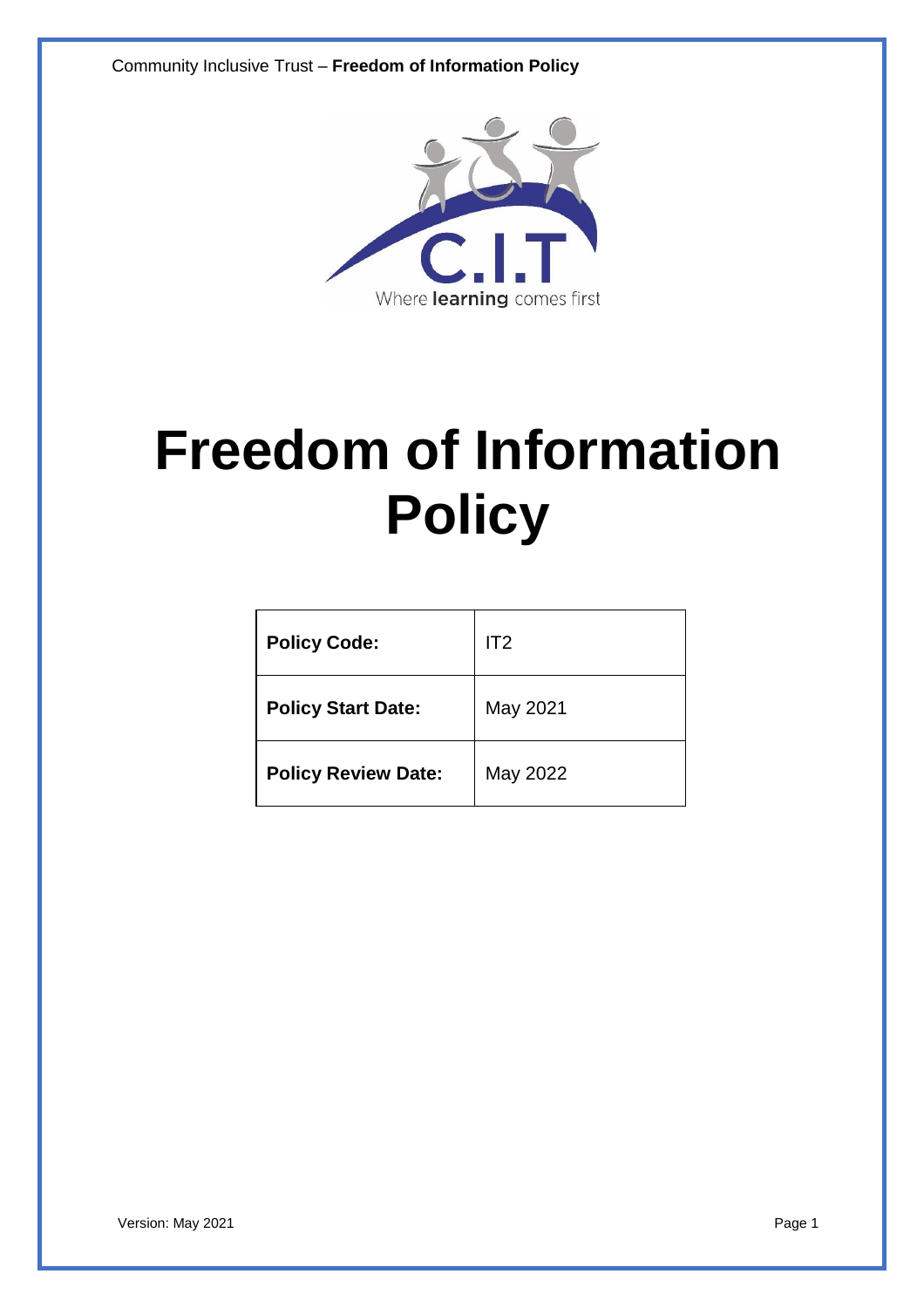Statement of intent

- 1. Legal framework
- 2. Accepting requests for information
- 3. General right of access to information held by the school/Trust
- 4. The appropriate limit
- 5. Charging fees
- 6. Means of communication
- 7. Providing access and assistance
- 8. Consultation with third parties
- 9. Internal reviews
- 10. Publication scheme
- 11. Contracts and outsourced services
- 12. Monitoring and review

# **Appendices**

Appendix 1 – Model Publication Scheme

Appendix 2 – FOI Request Evidence Log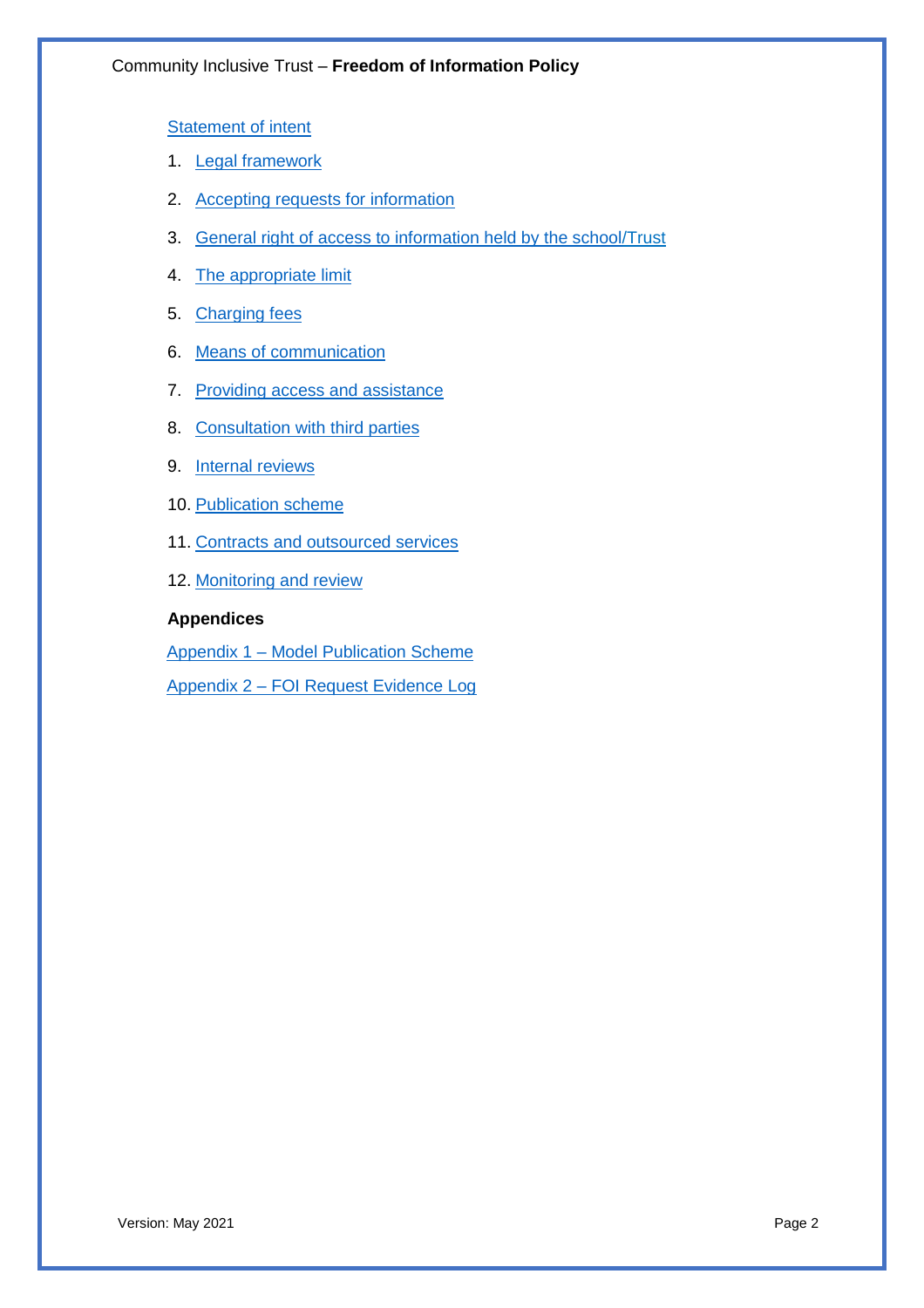#### **Statement of intent**

As an educational provider, all sites with CIT have an obligation to publish a Freedom of Information statement, outlining how we will meet our duties under the Freedom of Information Act 2000 and associated regulations. The development and effective implementation of this policy fulfils that requirement.

More specifically, this policy outlines our school's/Trust's policy and procedures for:

- The release and publication of private data and public records;
- Providing applicants with advice and assistance throughout the duration of their requests.

It also clarifies our position regarding the appropriate limit to the costs incurred by the school/Trust in obtaining any requested information, and on charging fees for its provision.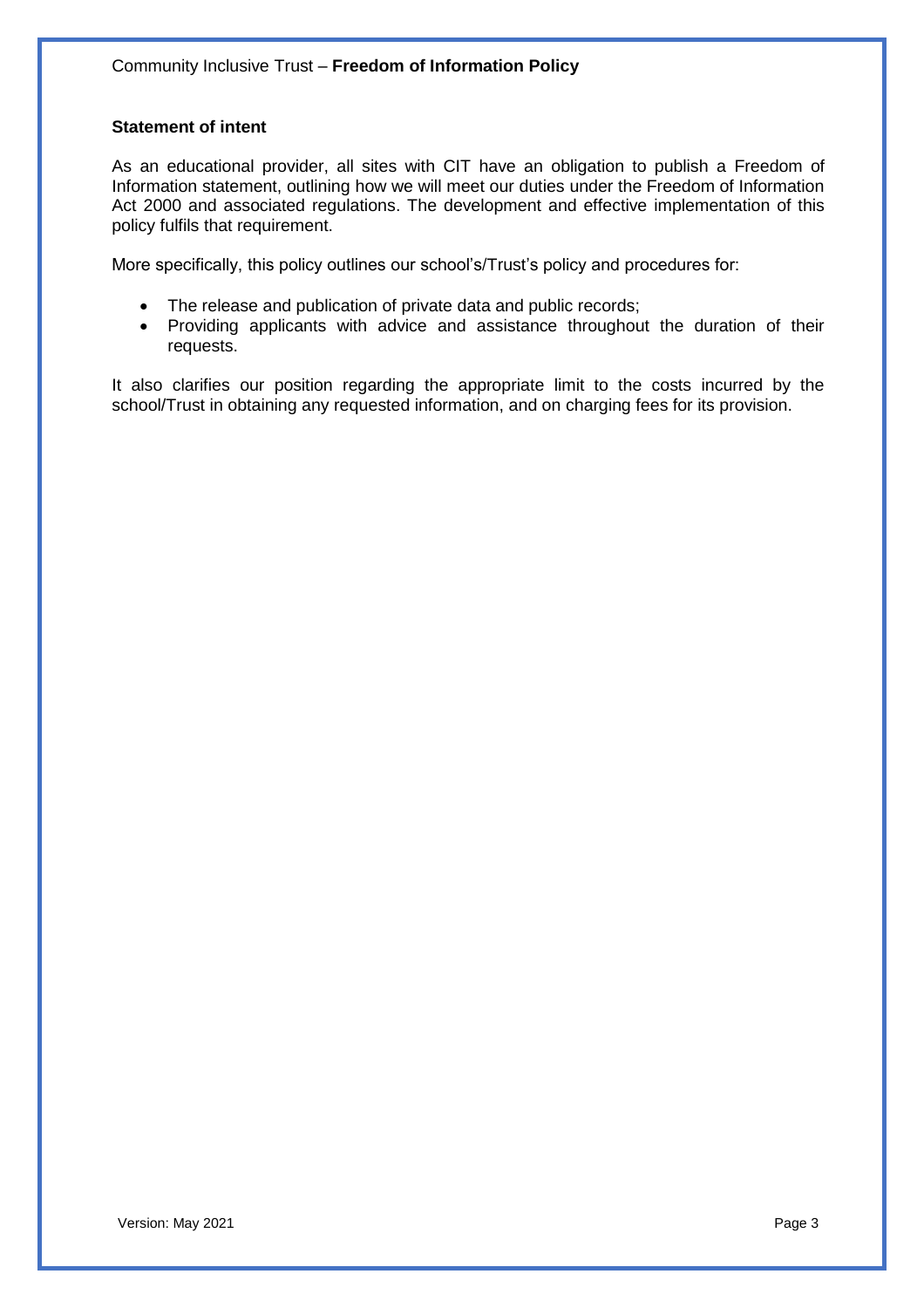# **1. Legal framework**

- 1.1 This policy has due regard to the following legislation:
	- The General Data Protection Regulation;
	- The Data Protection Act 2018;
	- The Freedom of Information Act 2000;
	- The Freedom of Information and Data Protection (Appropriate Limit and Fees) Regulations 2004.
- 1.2 This policy also has due regard to guidance including, but not limited to, the following:
	- Cabinet Office (2018) 'Freedom of Information Code of Practice';
	- ICO (2013) 'Definition document for the governing bodies of maintained and other state-funded schools in England';
	- ICO (2015) 'Model publication scheme';
	- ICO (2016) 'Duty to provide advice and assistance (section 16)';
	- ICO (2015) 'Time limits for compliance under the Freedom of Information Act (section 10)'.
- 1.3 This policy will be viewed in conjunction with the following other school/Trust policies:

#### Data Protection Policy

# **2. Accepting requests for information**

- 2.1 The school/Trust will only accept a request for information which meets all of the following criteria:
	- It is in writing;
	- It states the name of the applicant (not a pseudonym) and an address for correspondence;
	- It adequately describes the information requested.
- 2.2 A request will be treated as made in writing if it meets all of the following requirements:
	- It is transmitted by electronic means;
	- It is received in legible form;
	- It is capable of being used for subsequent reference.
- 2.3 Where a request is submitted in a foreign language, the school/Trust is not expected to obtain a translation of the request. For the request to be processed, the school/Trust will ask the applicant to provide their request in English.
- 2.4 CIT will publish details of its procedures for dealing with requests for information on the website, which includes the following:
	- A contact address and email address;
	- A telephone number;
	- A named individual to assist applicants with their requests.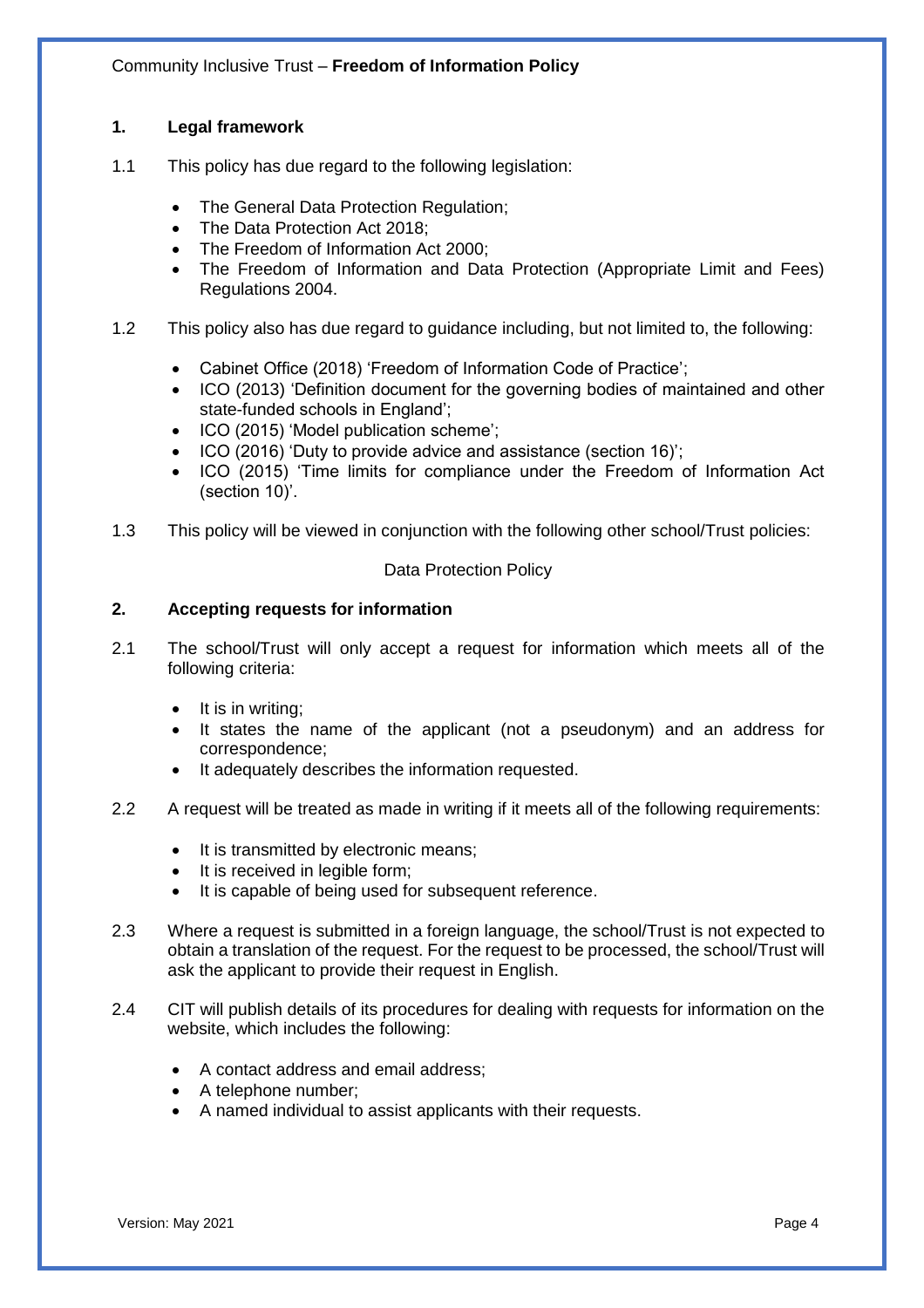# **3. General rights of access to information held by the school/Trust**

- 3.1 Provided that the request meets the requirements set out in section 2 of this policy, the school/Trust will comply with its duty to:
	- Confirm or deny to any person making a request for information to the school/Trust, whether it holds information of the description specified in the request;
	- Provide the documentation, if the school/Trust confirms that it holds the requested information.
- 3.2 The duties outlined in 3.1 will be completed within 20 school days, or 60 working days if this is shorter, from receipt of the request where possible.
- 3.3 Where a fee is charged, the timeframe within which the school/Trust has to respond to the request begins from the day the fee is received.
- 3.4 The school/Trust will not comply with section 3.1 of this policy where:
	- The school/Trust reasonably requires further information to meet a freedom of information request, has informed the applicant of this requirement, but was not subsequently supplied with that further information.
	- The information is no longer readily available as it is contained in files that have been placed in archive storage or is difficult to access for similar reasons.
	- A request for information is exempt under section 2 of the Freedom of Information Act 2000.
	- The cost of providing the information exceeds the appropriate limit.
	- The request is vexatious.
	- The request is a repeated request from the same person made within 60 consecutive working days of the initial one.
	- A fee notice was not honoured.
	- The requested information is not held by the school/Trust for the purposes of the school's/Trust's business.
- 3.5 Where information is, or is thought to be, exempt, the school/Trust will, within 20 school days, give notice to the applicant which:
	- States that fact:
	- Specifies the exemption in question.
- 3.6 If information falls within scope of a qualified exemption and the school/Trust needs additional time to consider the public interest test, the school/Trust may extend the deadline. In most cases, the extension will exceed no more than a further 20 school days; however, the actual length of the extension will be decided on a case-by-case basis.
- 3.7 Where a public interest test extension is required, the school/Trust will write to the applicant to inform them of this, stating the following information:
	- Which exemption(s) the extension relies on and why;
	- A revised deadline for when the applicant will receive their response.
- 3.8 Where a deadline has to be further extended, the school/Trust will write to the applicant again, stating the information outlined in 3.7.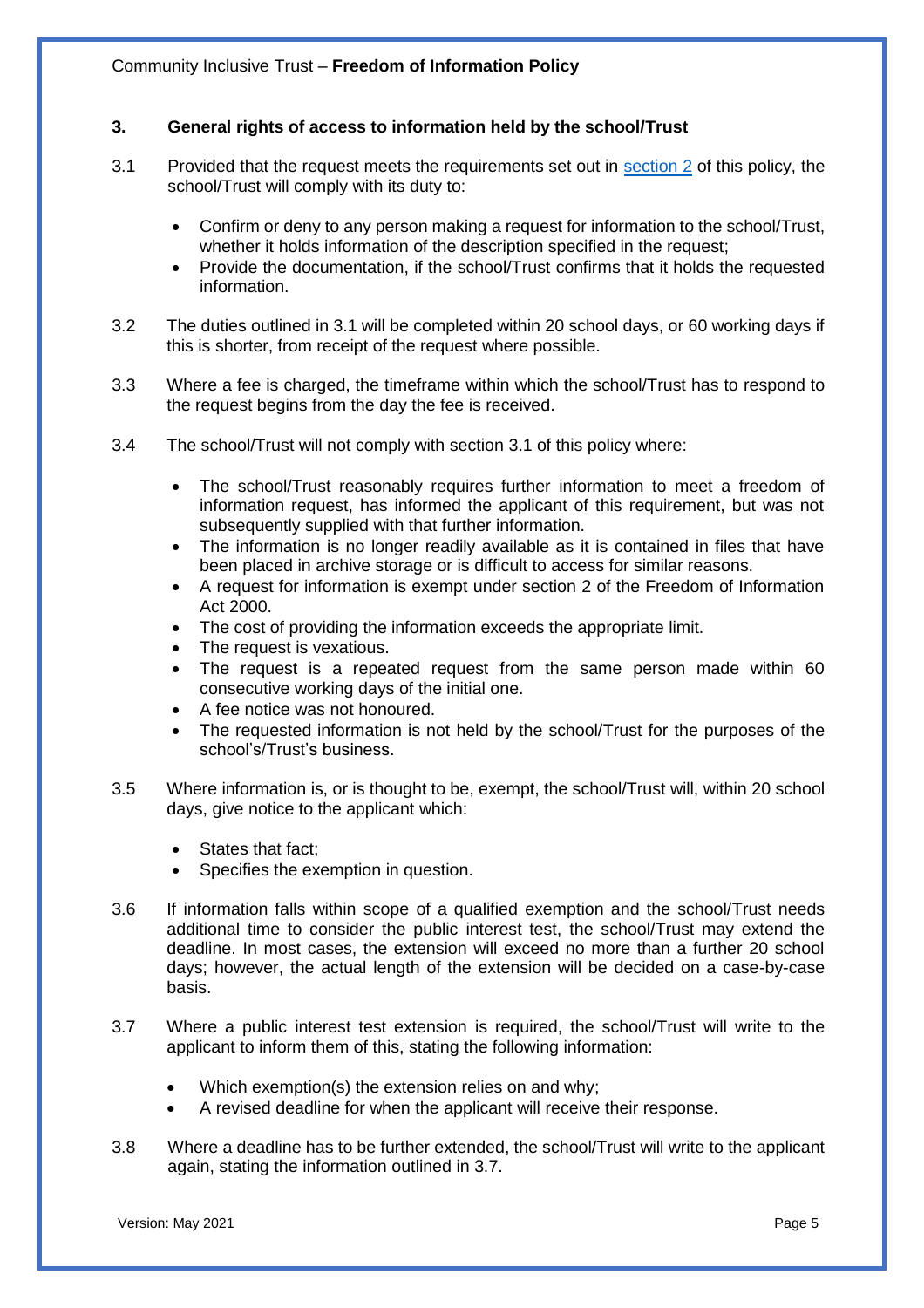- 3.9 Requests for information that is not recorded by the school/Trust (e.g. requests for explanations, clarification of policy and comments on the school's/Trust's business) will not be considered valid requests. In these cases, the applicant will be provided with an explanation of why their request will not be treated under the Freedom of Information Act 2000 and the school/Trust will respond to the applicant through other channels as appropriate.
- 3.10 The information provided to the applicant will be in the format that they have requested, where possible.
- 3.11 Where it is not possible to provide the information in the requested format, the school/Trust will assist the applicant by discussing alternative formats in which it can be provided.
- 3.12 The information provided will also be in the language in which it is held, or another language that is legally required.
- 3.13 If, under relevant disability and discrimination regulations, the school/Trust is legally obliged to provide the information in other forms and formats, it will do so.
- 3.14 In some cases, a request may be dealt with under more than one access regime, e.g. if the request involves both information about the school/Trust and personal information, it will be dealt with under the Freedom of Information Act 2000 and the Data Protection Act 2018.
- 3.15 Staff are made aware that it is a criminal offence to alter, deface, block, erase, destroy or conceal any information held by the school/Trust with the intention of preventing disclosure following a request.

#### **4. The appropriate limit**

- 4.1 The school/Trust will not comply with any freedom of information request that exceeds the statutorily imposed appropriate limit of £450.
- 4.2 When determining whether the cost of complying with a freedom of information request is within the appropriate limit, the school/Trust will take account only of the costs we reasonably expect to incur in relation to:
	- Determining whether it holds the information;
	- Locating the information, or a document which may contain the information;
	- Retrieving the information, or a document which may contain the information;
	- Extracting the information from a document containing it;
	- Costs related to the time spent by any person undertaking any of the activities outlined in section 4.2 of this policy on behalf of the school/Trust, are to be estimated at a rate of £25 per person per hour.
- 4.3 The school/Trust is not required to search for information in scope of a request until it is within the cost limit.
- 4.4 If responding to one part of a request would exceed the cost limit, the school/Trust does not have to respond to any other parts of the request.
- 4.5 Where multiple requests for information are made to the school/Trust within 60 consecutive working days of each other, either by a single person or by different persons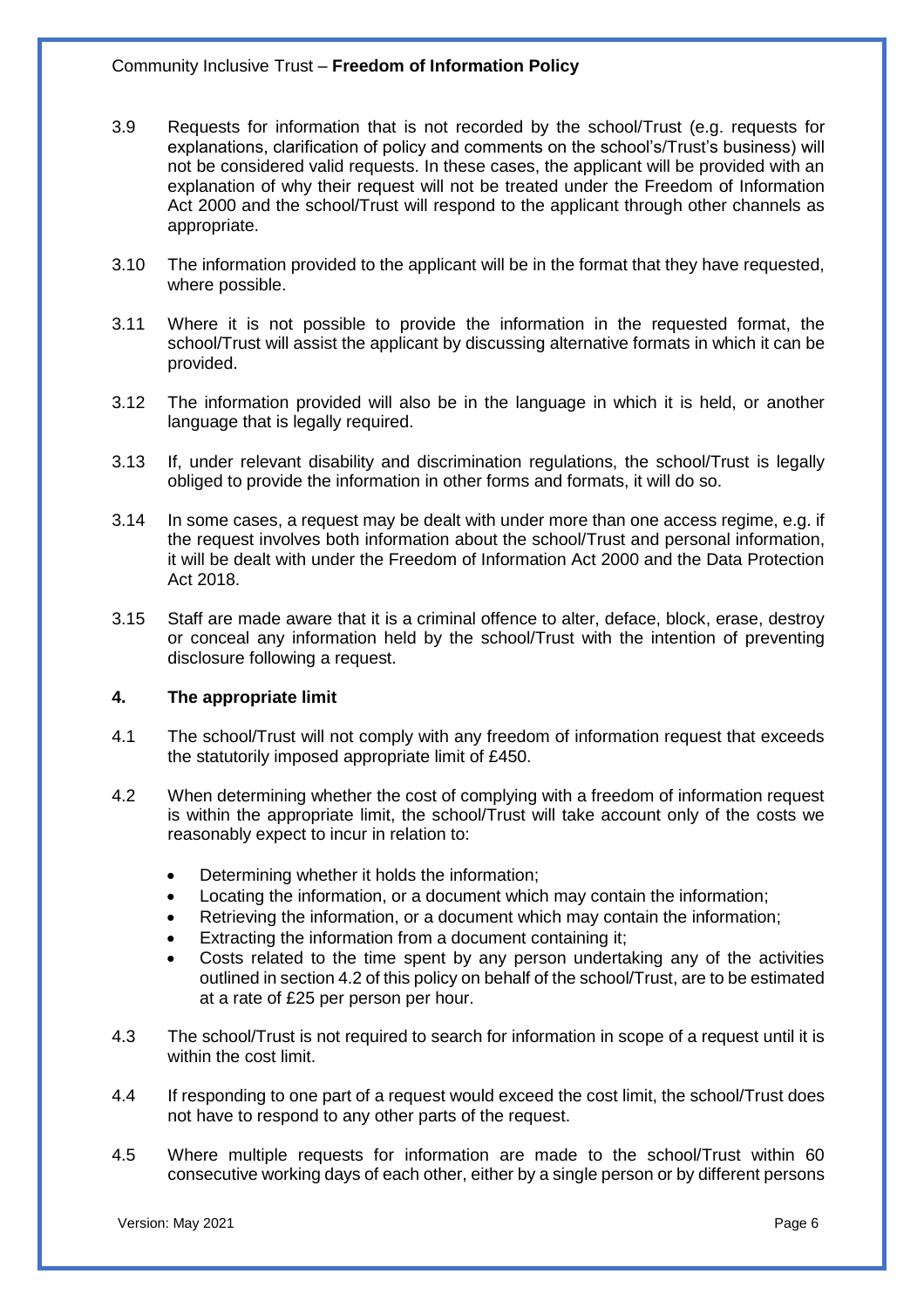who appear to be acting in concert, the estimated cost of complying with any of the requests is to be taken to be the total costs to the school/Trust of complying with all of them.

# **5. Charging fees**

- 5.1 The school/Trust may, within 20 school days, give an applicant who has requested information from the school, a written notice stating that a fee is to be charged for the school's/Trust's compliance.
- 5.2 Charges may be made for disbursements, such as the following:
	- Production expenses, e.g. printing and photocopying;
	- Transmission costs, e.g. postage;
	- Complying with the applicant's preferences about the format in which they would like to receive the information, e.g. scanning to a CD.
- 5.3 Fees charged will not exceed the total cost to the school/Trust of:
	- Informing the person making the request whether we hold the information;
	- Communicating the information to the person making the request.
- 5.4 Where a fee is to be charged, the school/Trust will not comply with section 3 of this policy unless the requested fee is paid within a period of three months, beginning with the day on which the fees notice is given to the applicant.
- 5.5 Where a fee is paid by cheque, the school/Trust has the right to wait until the cheque is cleared before commencing work.
- 5.6 Once a fee is received, the school/Trust will inform the applicant of the revised response deadline, i.e. an additional 20 school days (or 60 working days).
- 5.7 Where the school/Trust has underestimated the cost to be charged to an applicant, a second fees notice will not be issued; instead, the school/Trust will bear the additional costs.
- 5.8 The school/Trust will not take into account any costs which are attributable to the time spent by persons undertaking any of the activities mentioned in section 5.3 above.
- 5.9 When calculating the 20th school day in which to respond to a freedom of information request, the period beginning the day on which the fee notice is given to the applicant and ending with the day on which the fee is received will be disregarded.

# **6. Means of communication**

- 6.1 Where, on making a request for information, the applicant expresses a preference for communication by any one of the following means, the school/Trust will, as far as is practicable, give effect to that preference:
	- The provision to the applicant of a copy of the information in permanent form or in another form acceptable to the applicant;
	- The provision to the applicant of a reasonable opportunity to inspect a record containing the information;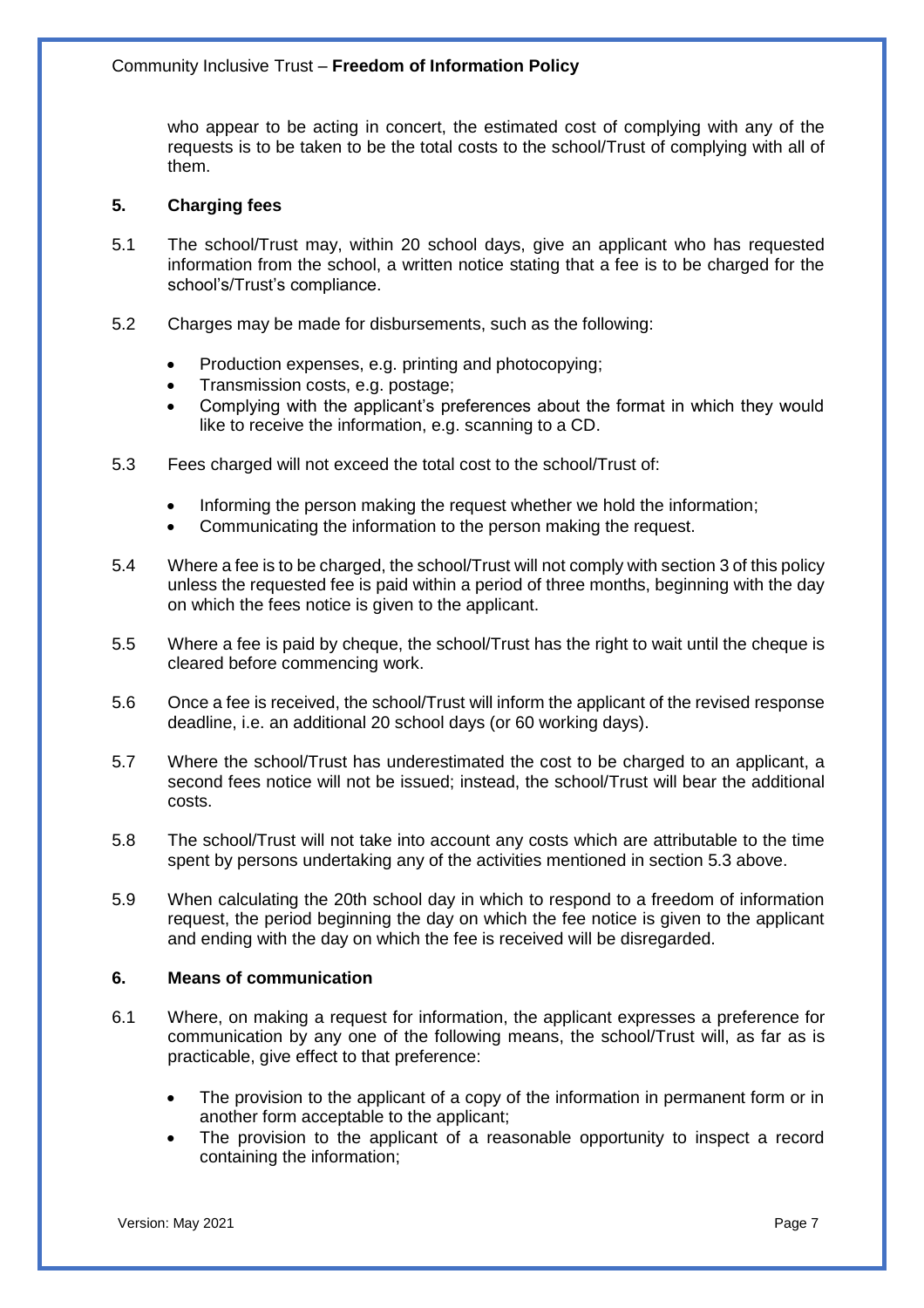- The provision to the applicant of a digest, or summary of the information, in permanent form or in another form acceptable to the applicant.
- 6.2 Where a preference is not stated by the applicant, the school/Trust will communicate by any means which are reasonable under the circumstances.

# **7. Providing advice and assistance**

- 7.1 The school/Trust will meet its duty to provide advice and assistance, as far as is reasonable, to any person who proposes to make, or has made, requests for information to the school/Trust.
- 7.2 The school/Trust may offer advice and assistance in the following circumstances:
	- If an individual requests to know what types of information the school/Trust holds and the format in which it is available, as well as information on the fees regulations and charging procedures;
	- If a request has been made, but the school/Trust is unable to regard it as a valid request due to insufficient information, leading to an inability to identify and locate the information;
	- If a request has been refused, e.g. due to an excessive cost, and it is necessary for the school/Trust to assist the individual who has submitted the request.
- 7.3 The school/Trust will provide assistance for each individual on a case-by-case basis; examples of how the school/Trust will provide assistance include the following:
	- Informing an applicant of their rights under the Freedom of Information Act 2000;
	- Assisting an individual in the focus of their request, e.g. by advising of the types of information available within the requested category;
	- Advising an applicant if information is available elsewhere and how to access this information;
	- Keeping an applicant informed on the progress of their request.
- 7.4 Where the school/Trust wishes to ask a different public authority to deal with a request by transferring it to them, this will only be done with the agreement of the applicant.
- 7.5 In order to provide assistance as outlined above, the school/Trust will engage in the following good practice procedures:
	- Make early contact with an individual and keep them informed of the process of their request;
	- Accurately record and document all correspondence concerning the clarification and handling of any request;
	- Give consideration to the most appropriate means of contacting the applicant, taking into account their individual circumstances;
	- Discuss with the applicant whether they would prefer to receive the information in an alternative format, in cases where it is not possible to provide the information requested in the manner originally specified;
	- Remain prepared to assist an applicant who has had their request denied due to an exemption.
- 7.6 The school/Trust will give particular consideration to what level of assistance is required for an applicant who has difficulty submitting a written request.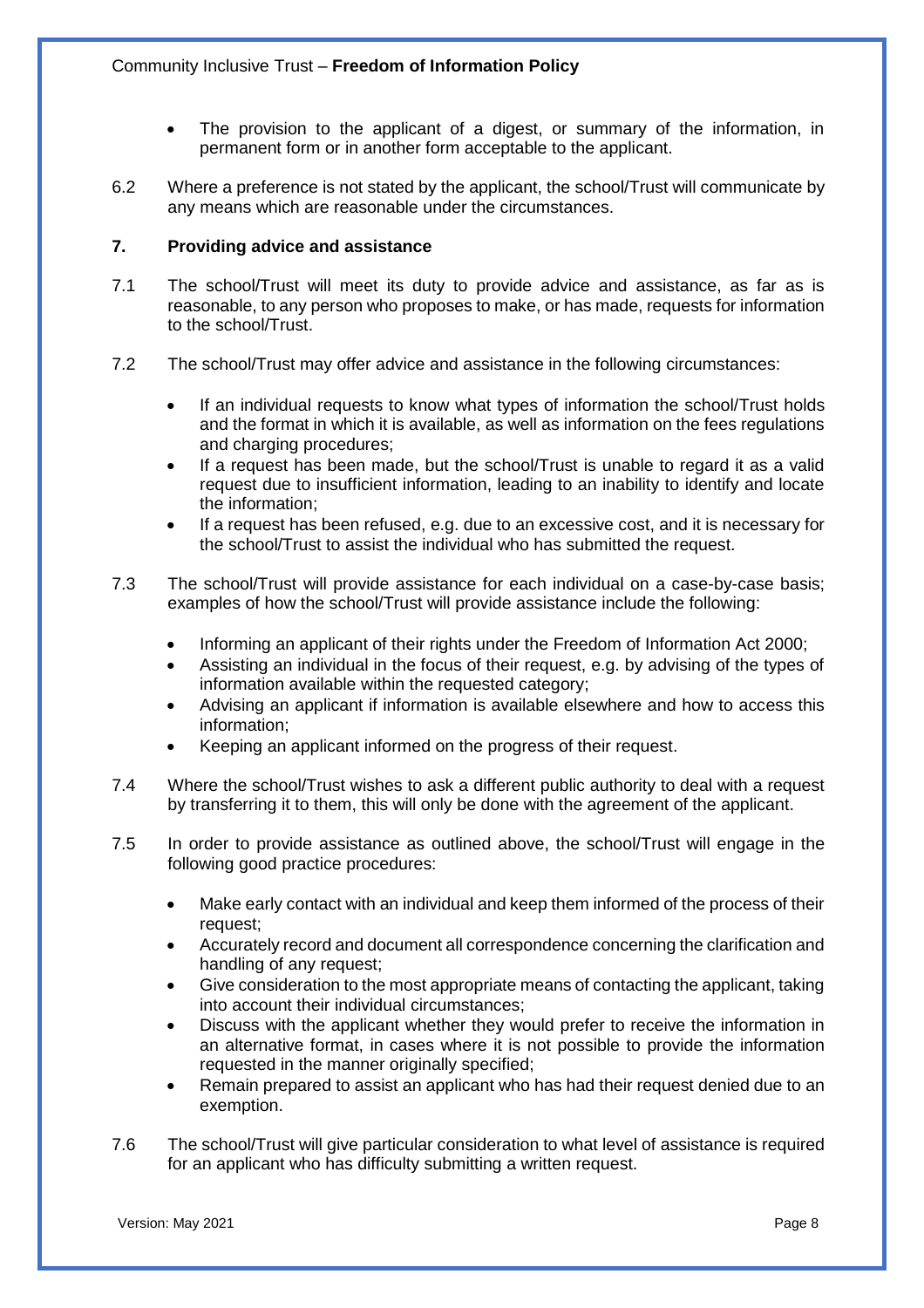- 7.7 In circumstances where an applicant has difficulty submitting a written request, the school/Trust will:
	- Make a note of the application over the telephone and then send the note to the applicant to confirm and return – the statutory time limit for a reply would begin here;
	- Direct the individual to a different agency that may be able to assist with framing their request.

NB. This list is not exhaustive, and the school/Trust may decide to take additional assistance measures that are appropriate to the case.

- 7.8 Where an applicant's request has been refused either because the information is accessible by other means, or the information is intended for future publication or research, the school/Trust, as a matter of good practice, will provide advice and assistance.
- 7.9 The school/Trust will advise the applicant how and where information can be obtained, if it is accessible by other means.
- 7.10 Where there is an intention to publish the information in the future, the school/Trust will advise the applicant of when this publication is expected.
- 7.11 If the request is not clear, the school/Trust will ask for more detail from the applicant in order to identify and locate the relevant information, before providing further advice and assistance.
- 7.12 If the school/Trust believes the applicant has not provided their real name, the school/Trust will inform the applicant that the request will not be responded to until further information is received from the applicant.
- 7.13 If the school/Trust is able to clearly identify the elements of a request, it will respond following usual procedures and will provide advice and assistance for the remainder of the request.
- 7.14 If any additional clarification is needed for the remainder of a request, the school/Trust will ensure there is no delay in asking for further information.
- 7.15 Applicants are given two months to provide any requested clarification. If an applicant decides not to follow the school's/Trust's advice and assistance and fails to provide clarification, the school/Trust is under no obligation to contact the applicant again.
- 7.16 If the school/Trust is under any doubt that the applicant did not receive the advice and assistance, the school/Trust will re-issue it.
- 7.17 The school/Trust is not required to provide assistance where an applicant's request is vexatious or repeated, as defined under section 14 of the Freedom of Information Act 2000.
- 7.18 Where the school/Trust has already sent a refusal request in relation to a previous vexatious request, the school/Trust is not obliged to send another notice for future vexatious requests.
- 7.19 An ongoing evidence log is kept, recording relevant correspondence or behaviour that has been taken into account when a request has been classed as vexatious.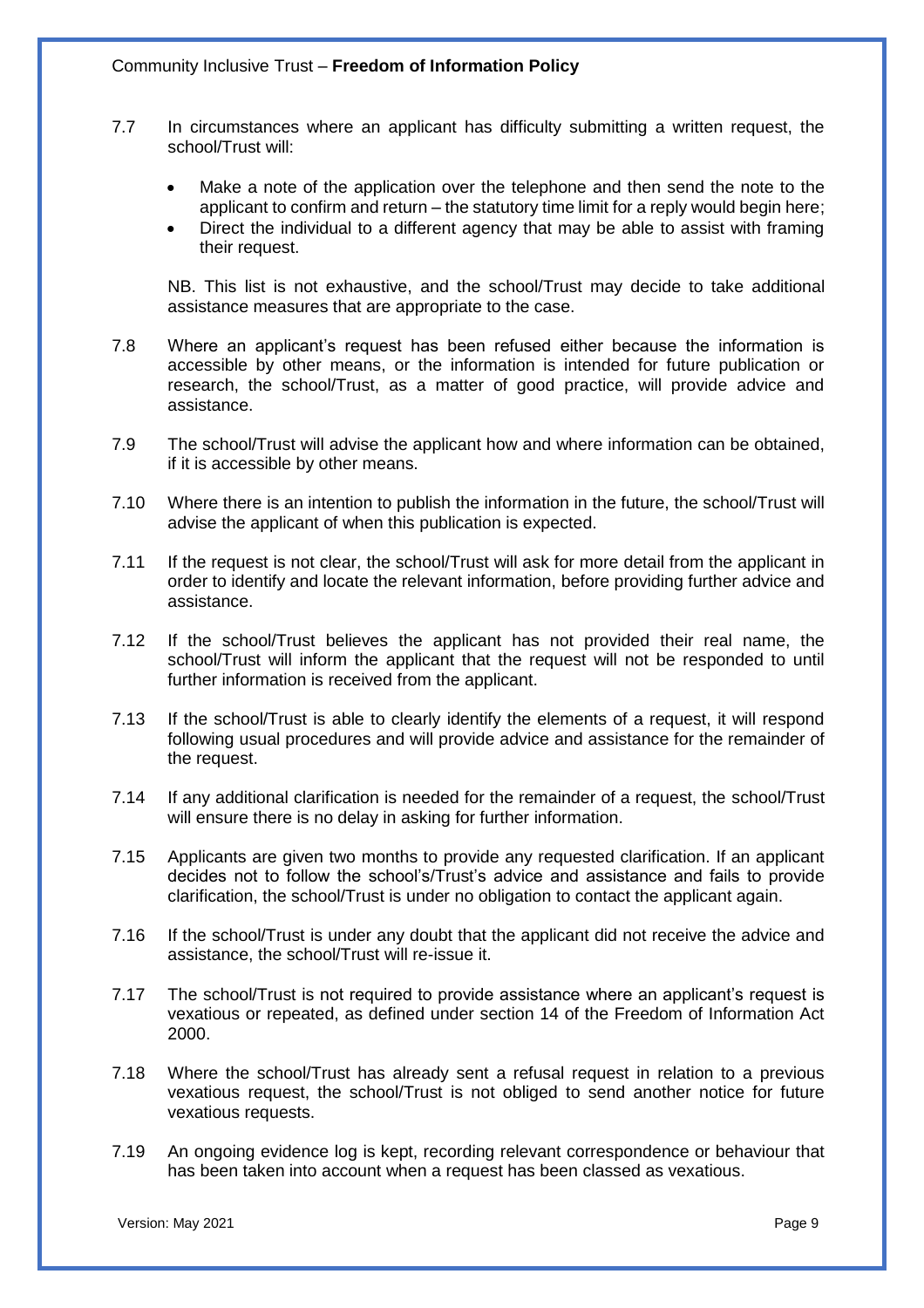- 7.20 The school/Trust is not required to provide information where the cost of complying with a request exceeds the limit outlined in the Freedom of Information Act 2000. In such cases, the school/Trust will firstly provide the applicant with advice and assistance to help them reframe or refocus their request with a view of brining it within the cost limit. Then the school/Trust will consider whether any information can be provided free of charge if the applicant refuses to pay the fee.
- 7.21 If a request is refined, it will be treated as a new request.
- 7.22 A record will be kept by the headteacher in the school/Trust office of all the advice and assistance provided.

#### **8. Consultation with third parties**

- 8.1 The school/Trust may need to consult third parties about information held in scope of a request to consider whether it would be suitable to disclose the information. Situations where third parties may need to be consulted include the following:
	- When requests relate to persons or bodies who are not the applicant and/or the school/Trust;
	- When the disclosure of information is likely to affect the interests of persons or bodies who are not the applicant or the school/Trust.
- 8.2 The school/Trust will consider if a third party needs to be directly consulted about a request, particularly, if there are contractual obligations that require consultation before information is disclosed.
- 8.3 Third parties will also be consulted where the school/Trust is proposing to disclose information relating to them or information that is likely to affect their business or private interests.
- 8.4 The views of third parties will be given appropriate weighting when deciding how to respond to a request. For example, if the third party created or provided the information, they may have a better understanding of its sensitivity.
- 8.5 It is ultimately the school's/Trust's decision as to whether information in scope of a request will be released following any relevant consultation.
- 8.6 Where the school/Trust decides to release information following consultation with a third party, the third party will be informed in advance that the information is going to be disclosed.
- 8.7 Where the school/Trust intends to release information that relates to a large number of third parties, the school/Trust will consider whether it would be more appropriate to contact a representative organisation who can express views on behalf of the third parties, rather than contacting each party individually. If no representative organisation exists, the school/Trust may also consider only notifying or consulting a sample of the third parties relating to the disclosure.
- 8.8 Decisions made in line with 8.7 will be made on a case-by-case basis.

#### **9. Internal reviews**

Version: May 2021 **Page 10**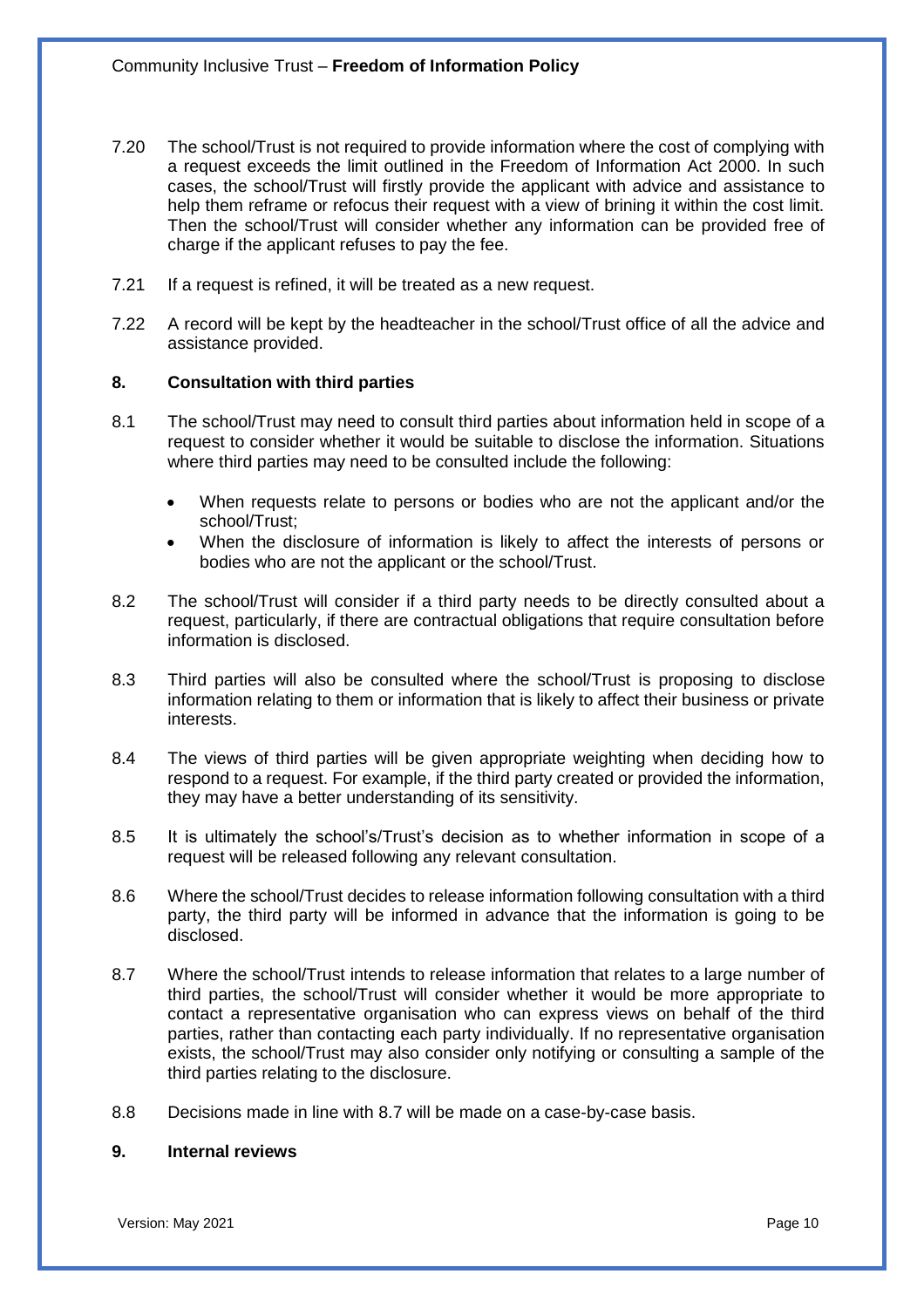- 9.1 When responding to requests for information, the details of the school's/Trust's internal review process will be set out, including information about how applicants can request an internal review. Applicants will also be informed of their right to complain to the ICO if they are still dissatisfied following the outcome of the school's/Trust's internal review.
- 9.2 Requests for an internal review should be made in writing to the school/Trust.
- 9.3 For a request for an internal review to be accepted, it must be made within 40 school/Trust days from the date the school/Trust issued an initial response to the request.
- 9.4 Upon receipt of an application, the school/Trust will acknowledge an application and inform the applicant of the intended response date. Responses will usually be delivered within 20 school/Trust days of receipt of the application.
- 9.5 If an internal review is complex, requires consultation with third parties or the relevant information is of high volume, the school/Trust may need to extend the usual response timeframe. In these cases, the school/Trust will inform the applicant and provide an alternative response date. In most cases, the extension will exceed no more than a further 20 school/Trust days; however, the actual length of the extension will be decided on a case-by-case basis.
- 9.6 Where clarification is needed from an applicant regarding the review, the normal response period will not begin until clarification is received.
- 9.7 Wherever possible, the review will be undertaken by a different member of staff than the person who took the original decision.
- 9.8 During a review, the school/Trust will evaluate the handling of the request; particular attention will be paid to concerns raised by the applicant.
- 9.9 The applicant will be informed of the outcome of the review and a record will be kept of such reviews and the final decision that is made.
- 9.10 If the outcome of the review is to disclose information that was previously withheld, the information will be provided to the applicant at the same time they are informed of the response to the review, where possible. If this is not possible, the applicant will be informed of when the information will be provided.

Within the response to a review, the applicant will be informed again of their right to complain to the ICO.

#### **10. Publication scheme**

- 10.1 The school/Trust will meet its duty to adopt and maintain a publication scheme which specifies the information which it will publish on the school's/Trust's website, and whether the information will be available free of charge or on payment.
- 10.2 The publication scheme will be reviewed and, where necessary, updated on an annual basis.

#### **11. Contracts and outsourced services**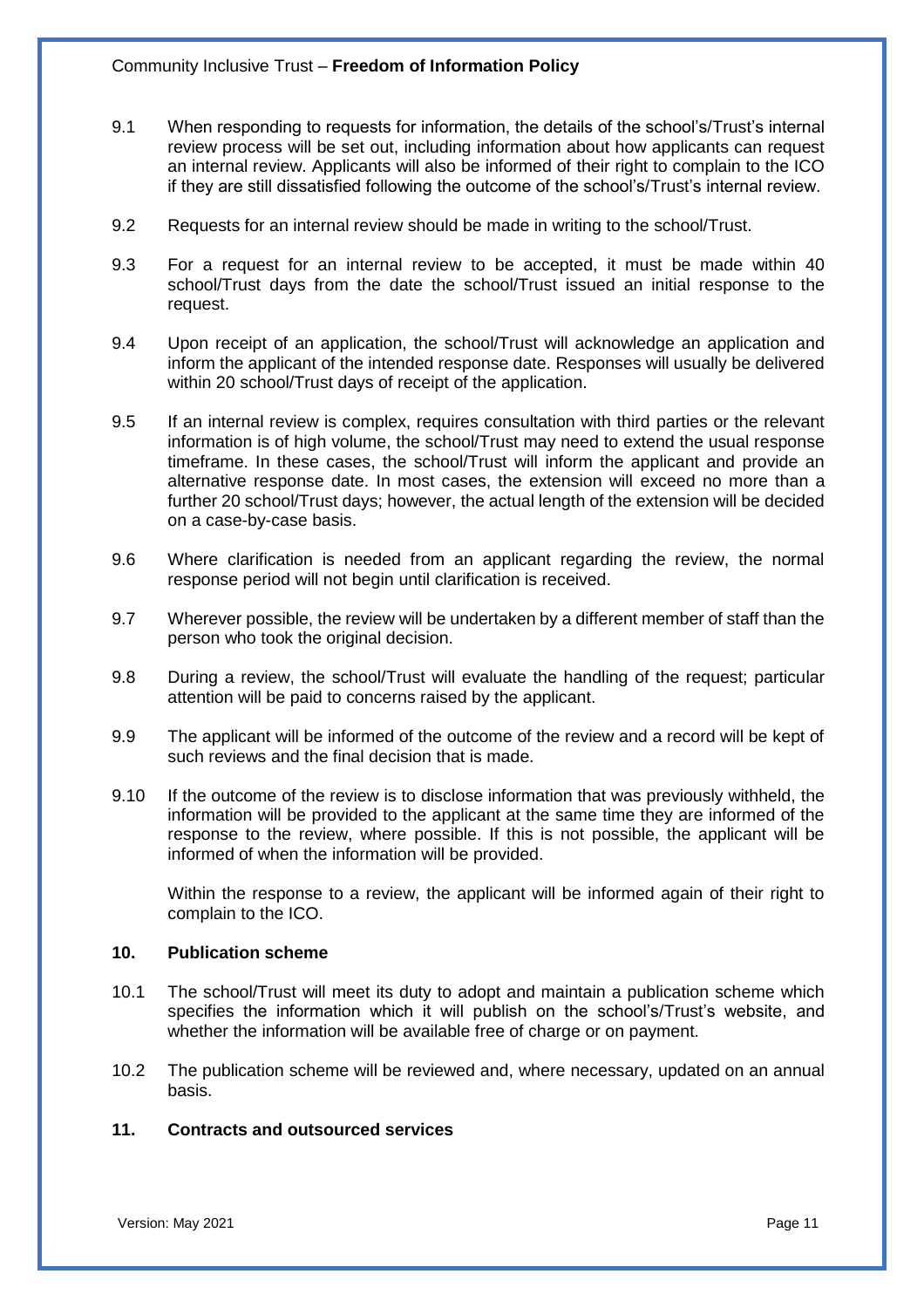- 11.1 The school/Trust will make clear what information is held by third party contractors on behalf of the school/Trust.
- 11.2 Where a contractor holds information relating to a contract held with the school/Trust on behalf of the school/Trust, this information is considered in the same way as information held by a public authority and so is subject to the Freedom of Information Act 2000.
- 11.3 When entering into a contract, the school/Trust and contractor will agree what information the school/Trust will consider to be held by the contractor on behalf of the school/Trust, this will be indicated in the contract.
- 11.4 Appropriate arrangements will be put in place for the school/Trust to gain access to information held by the contractor on the school's/Trust's behalf, in the event that a freedom of information request is made. These arrangements will be set out in a contract, and will cover areas including the following:
	- How and when the contractor should be approached for information and who the points of contact are;
	- How quickly information should be provided to the school/Trust;
	- How any disagreement about disclosure between the school/Trust and contractor will be addressed:
	- How requests for internal reviews and appeals to the ICO will be managed;
	- The contractor's responsibility for maintaining record keeping systems in relation to the information they hold on behalf of the school/Trust;
	- The circumstances under which the school must consult with the contractor about disclosure and the process for doing so;
	- The types of information which should not be disclosed and the reasons for this confidentiality, where appropriate.
- 11.5 In some situations, the school/Trust may offer or accept confidentiality arrangements that are not set out within a contract with a third party. The school/Trust and the third party will both be aware of the legal limits placed on the enforceability of expectations of confidentiality and the public interest in transparency.
- 11.6 Such expectations outlined in 11.5 will only be created where it is appropriate to do so.
- 11.7 Contractors must comply with requests from the school/Trust for access to information they hold on behalf of the school/Trust.
- 11.8 Requests for information held by a contractor on behalf of the school/Trust will be responded to by the school/Trust. If a contractor receives a request, this will be passed onto the school/Trust for consideration.

# **12.0 Monitoring and review**

This policy will be received on an annual basis, or in light of any changes to relevant legislation.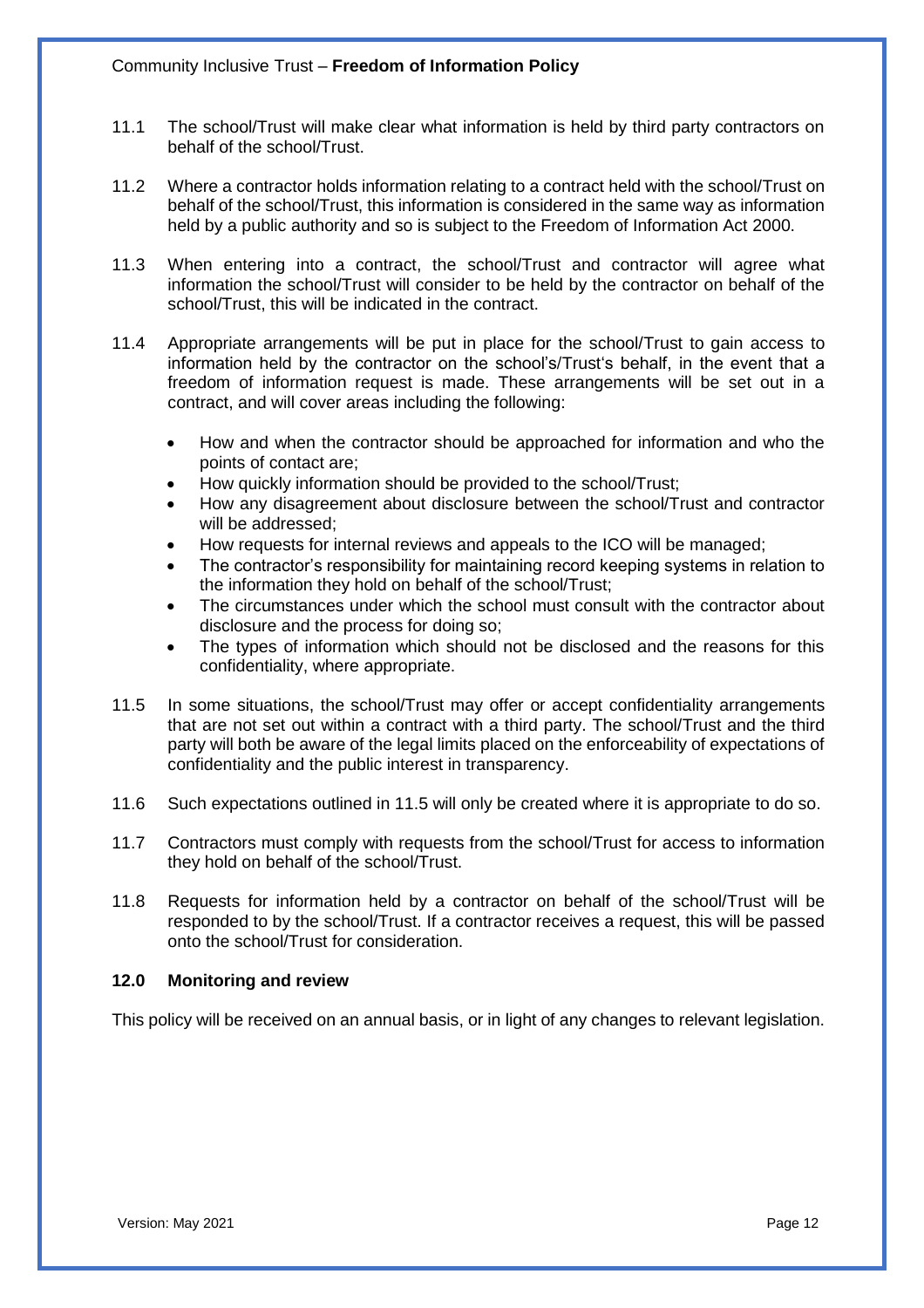# **Model Publication Scheme**

This scheme follows the model approved by the ICO and commits our school/Trust to make information available to the public as part of its normal business activities. We will:

- Proactively publish or otherwise make available as a matter of routine, information, including environmental information, which is held by the school/Trust and falls within the classifications below;
- Specify the information which is held by the school/Trust and falls within the classifications below;
- Proactively publish or otherwise make available as a matter of routine, information in line with the statements contained within this scheme;
- Produce and publish the methods by which the specific information is made routinely available so that it can be easily identified and accessed by members of the public;
- Review and update on a regular basis the information the school/Trust makes available under this scheme;
- Produce a schedule of any fees charged for access to information which is made proactively available;
- Make this publication scheme available to the public;
- Publish any dataset held by the school/Trust that has been requested, and any updated versions it holds, unless the school/Trust is satisfied that it is not appropriate to do so; to publish the dataset, where reasonably practicable, in an electronic form that is capable of re-use; and, if any information in the dataset is a relevant copyright work and the school/Trust is the only owner, to make the information available for re-use under the terms of the Re-use of Public Sector Information Regulations 2015, if they apply, and otherwise under the terms section 19 of the Freedom of Information Act 2000. The terms 'dataset' and 'relevant copyright work are defined in sections 11(5) and 19(8) of the Freedom of Information Act 2000 respectively.

# **1. Classes of information**

Information that is available under this scheme includes:

- **Who we are and what we do:** Organisational information, locations and contacts, information on constitutional and legal governance.
- **What we spend and how we spend it:** Financial information relating to projected and actual income and expenditure, tendering, procurement and contracts.
- **What our priorities are and how we are doing:** Strategy and performance information, plans, assessments, inspections and reviews.
- **How we make decisions:** Policy proposals and decisions, decision-making processes, internal criteria and procedures, consultations.
- **Our policies and procedures:** Current written protocols for delivering our functions and responsibilities.
- Lists and registers: Information held in registers required by law and other lists and registers relating to the functions of the school.
- **The services we offer:** Advice and guidance, booklets and leaflets, transactions and media releases. A description of the services offered.

Information which will not be made available under this scheme includes:

• Information the disclosure of which is prevented by law, or exempt under the Freedom of Information Act 2000, or is otherwise properly considered to be protected from disclosure;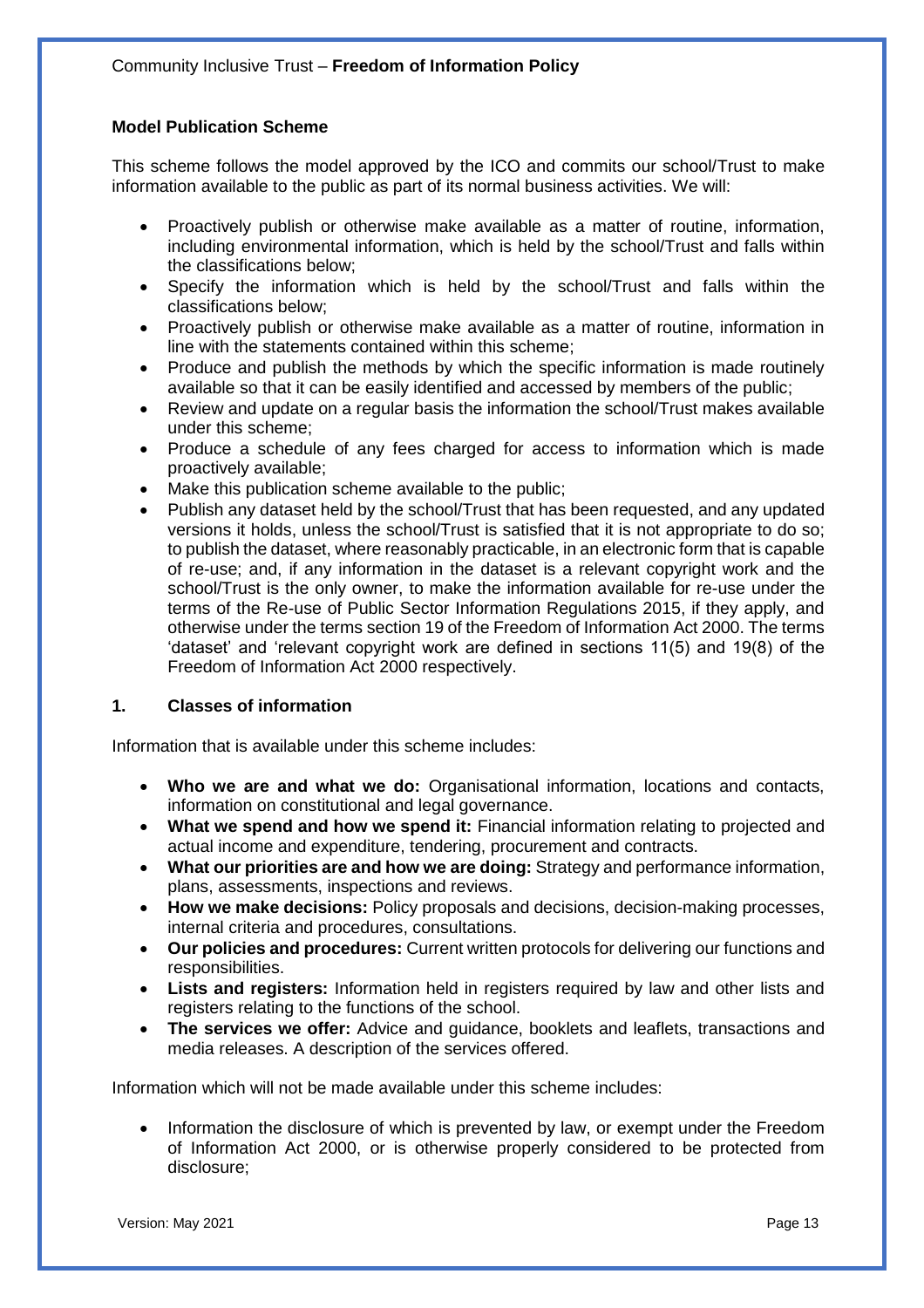- Information in draft form or notes, documents in older versions, emails or other correspondence;
- Information that is no longer readily available as it is contained in files that have been placed in archive storage or is difficult to access for similar reasons.

# **2. How information published under this scheme will be made available**

Information covered by this scheme will, as far as possible, be published on the school website. Where this is impracticable, or you do not wish to access the information via the school website, information covered by this scheme can also be obtained by contacting our DPO at: [dpo@citacademies.co.uk](mailto:dpo@citacademies.co.uk)

Requested information under this scheme will be delivered electronically, but paper copies can also be provided.

Information will be provided in the language in which it is held or in such other language(s) that is legally required. Where we are legally required to translate any information, we will do so. Information can be translated into accessible formats where possible.

Obligations under disability and discrimination legislation and any other legislation to provide information in other forms and formats will be adhered to when providing information in accordance with this scheme.

To enable us to process your request quickly, please mark correspondence:

# **"PUBLICATION SCHEME INFORMATION REQUEST"**

#### **3. Freedom of information requests**

Information that is not covered by this scheme can be requested in writing, where its provision will be considered under the Freedom of Information Act 2000.

To enable us to process freedom of information requests within statutory timeframes, please mark all correspondence:

# **"FREEDOM OF INFORMATION REQUEST"**

#### **4. Charges**

The purpose of this scheme is to make the maximum amount of Information readily available at minimum inconvenience and cost to the public. Charges made by the school for routinely published material will be justified and transparent and kept to a minimum.

Material which has been published and accessible on the school website is available free of charge.

Charges may be made for information subject to a charging regime specified by Parliament.

Charges may also be made for information provided under this scheme where they are legally authorised, they are in all the circumstances, including the general principles of the right of access to information held by the school, justified and are in accordance with a published schedule or schedule of fees – this is available via our 'Guide to information'.

#### Where charges will be made for disbursements incurred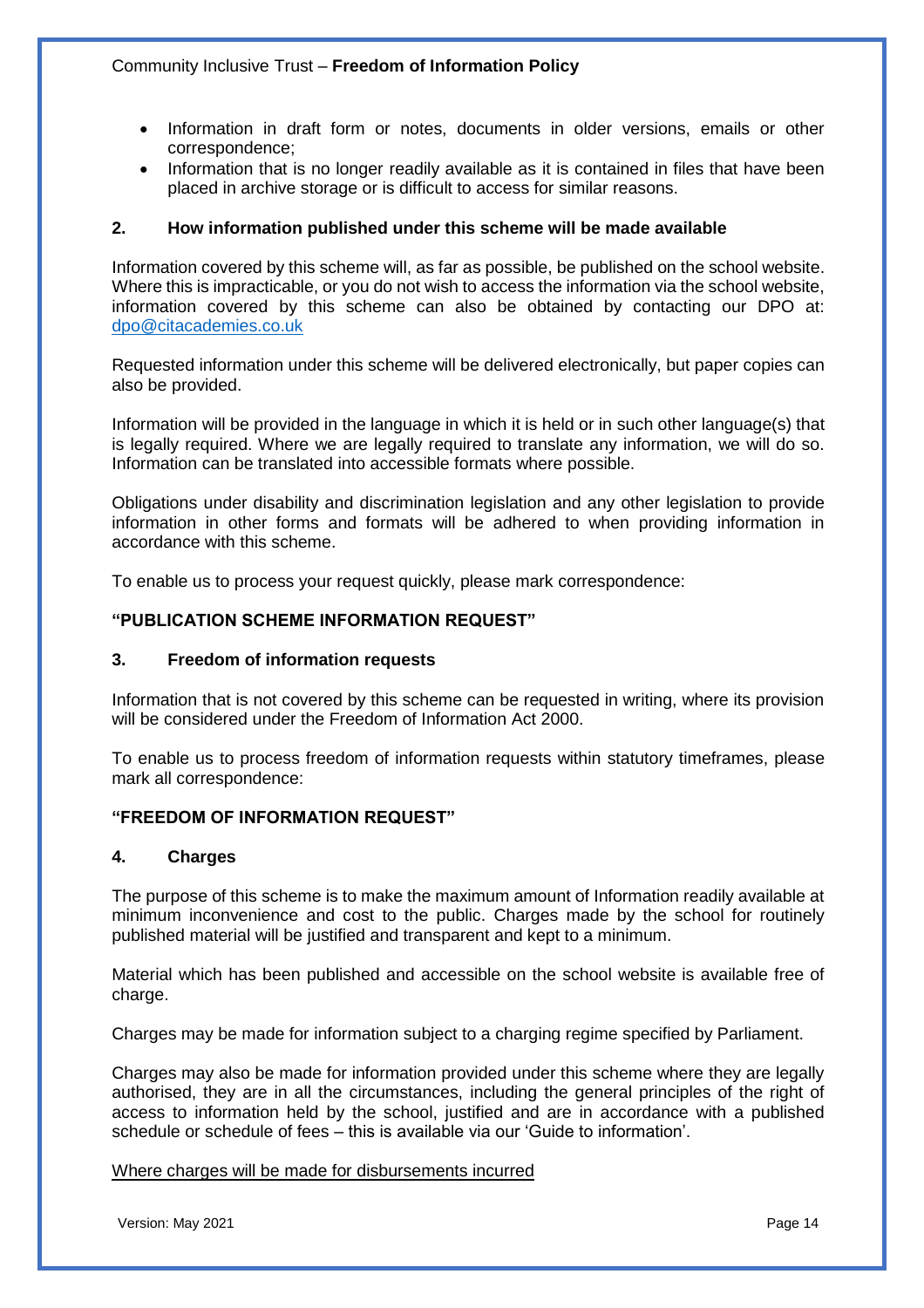Where paper copies of the information covered by this scheme are requested, a small charge may be made to cover disbursements incurred such as:

- Photocopying;
- Postage and packaging;
- The costs directly incurred as a result of viewing information.

Where a charge is to be made, confirmation of the payment due will be given before the information is provided. Payment may be requested prior to provision of the information.

Where you wish to charge for making available any copyrighted datasets for re-use

Where a request is made to re-use all, or part, of a copyrighted dataset, a charge may be made – this will be in accordance with the terms of the Re-use of Public Sector Information Regulations 2015, where applicable, with regulations made under section 11B of the Freedom of Information Act 2000, or with any other statutory powers held by the school.

Where no charges will be made for some paper copies, ingle paper copies are also available free of charge to parents and prospective parents of the school.

#### **5. Feedback**

We welcome any comments or suggestions you may have regarding this scheme, please contact the relevant school.